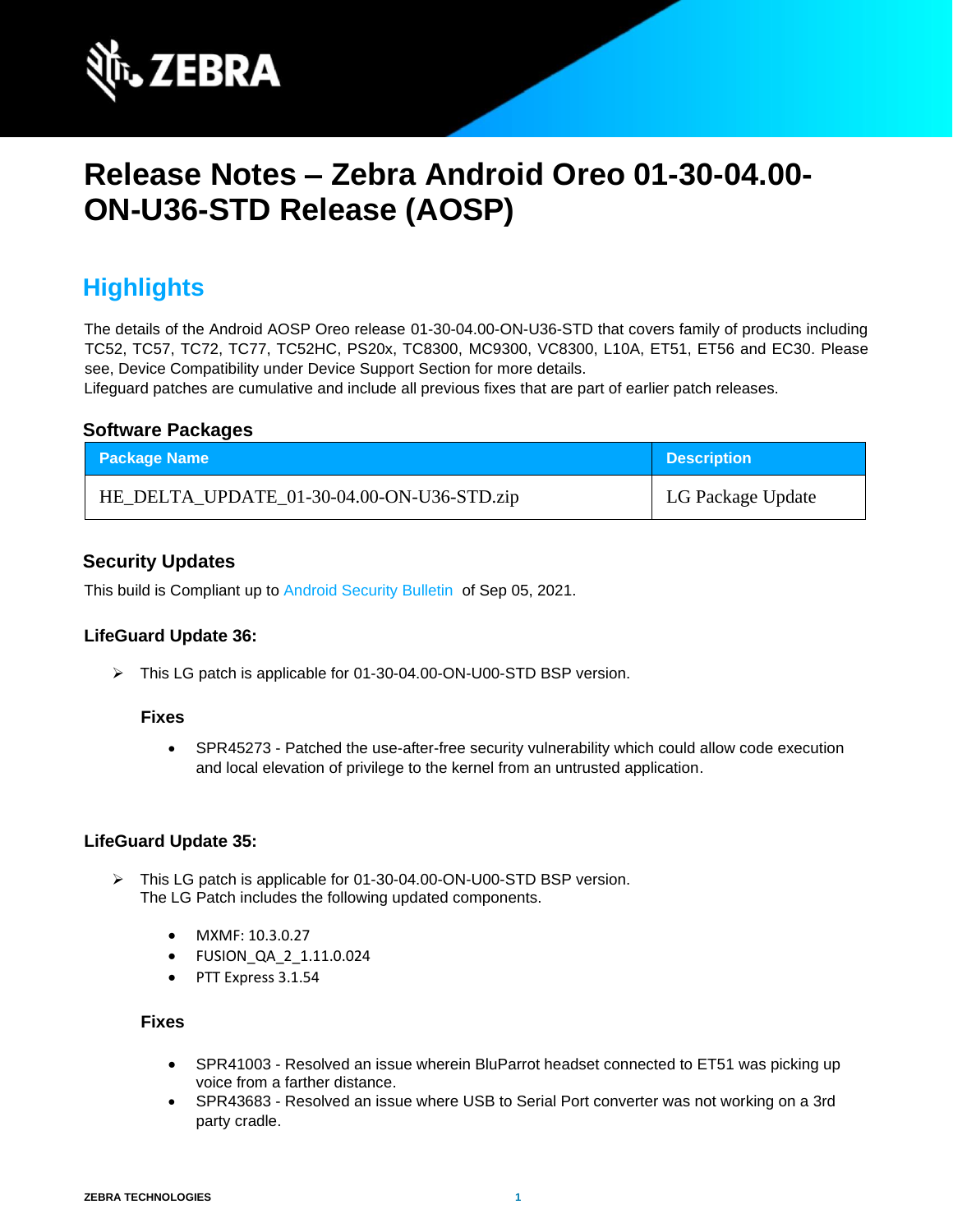

- SPR43148 Resolved an issue where configuring WLAN Channels in range format through OEMConfig use to fail.
- SPR43770/SPR43773 Resolved an issue wherein a framework reset was observed intermittently.
- SPR43429/SPR43802 Resolved an issue wherein OS update initiated through StageNow immediately after boot use to fail intermittently
- SPR41910 Resolved an issue wherein first touch was not working correctly after resume
- SPR41881 Resolved an issue wherein a permission that was not supported originally on a OS was not regranted to application upon newer OS update that supported those permissions
- SPR 44252 Resolved an issue where PTT calls would sometimes not terminate with the release of the button.
- SPR44031 Resolved an issue wherein random touch events were getting generated without end user touching the screen.
- Added fix for multiple vulnerability issues with respect to Fragmentation and Forging attacks.

#### **Features**

- Added support for SHT4x humidity Sensor on MC93.
- Added support for LSM6DSM Gyroscope/accelerometer Sensor on MC93, TC8300, and PS20 devices.

### **LifeGuard Update 32 (Released for ET51 and ET56 only):**

- ➢ This LG patch is applicable for 01-30-04.00-ON-U00-STD BSP version. The LG Patch includes the following updated components.
	- Scanning framework: 23.1.23.0

#### **Fixes**

• SPR41882: Resolved an issue where we were Unable to provision device using QR code with EXTRA\_PROVISIONING\_WIFI\_PROXY\_HOST and EXTRA\_PROVISIONING\_WIFI\_PROXY\_PORT.

#### **Features**

• Added support for Zebra Integrated Scanner Frame SKU's ET51CE-G21E-SFA6, ET51CE-G21E-SFNA, ET51CE-G21E-SFIA and ET51CE-L21E-SFCN, that supports the Zebra PL5000 decoder, which replaces the Zebra PL3307 decoder.

#### **LifeGuard Update 31:**

- ➢ This LG patch is applicable for 01-30-04.00-ON-U00-STD BSP version. The LG Patch includes the following updated components.
	- MXMF: 10.3.0.24/ OSX: QCT.81.8.26.23
	- FUSION\_QA\_2\_1.11.0.021\_O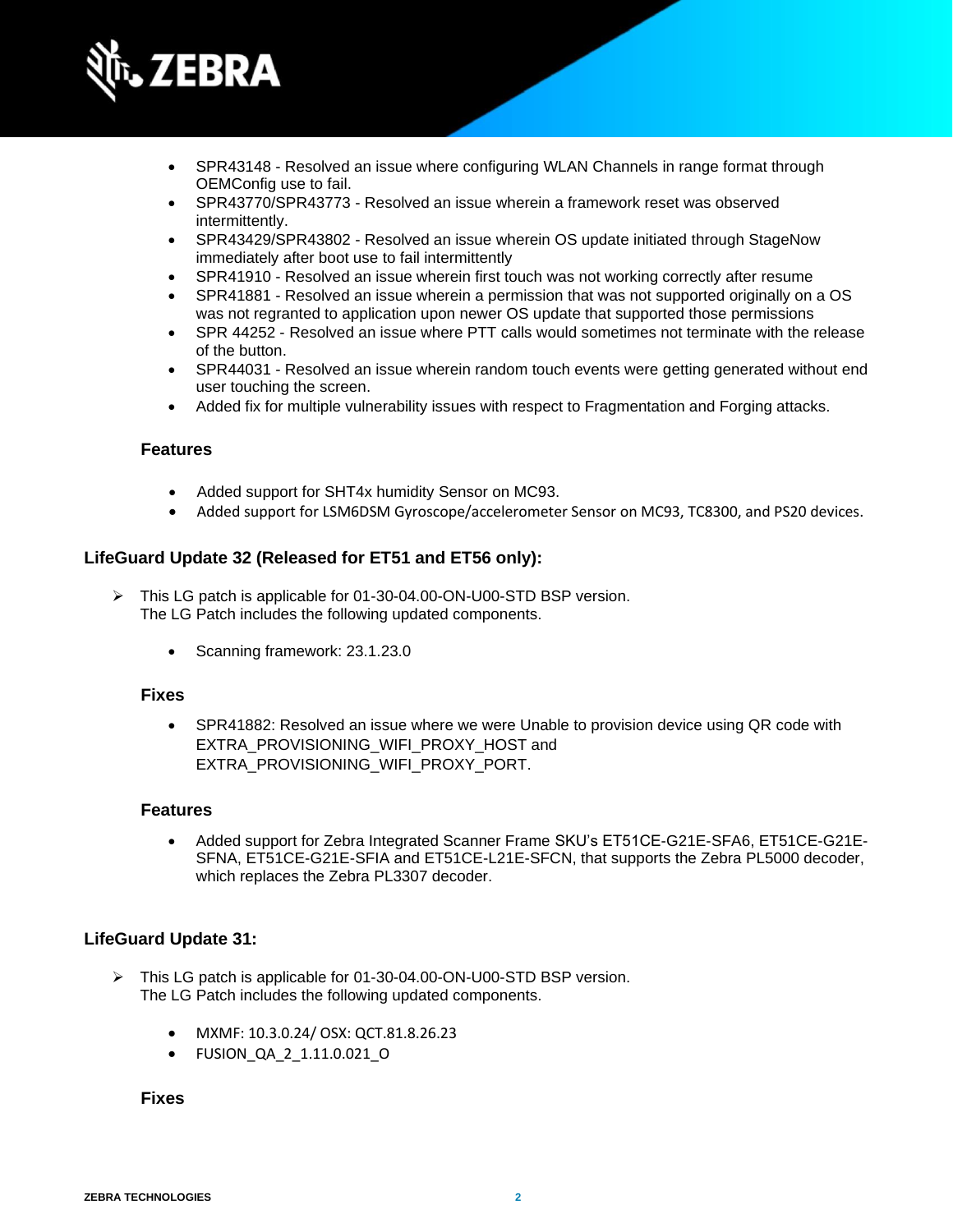

- SPR43012 Resolved an issue wherein USB based bin file staging was intermittently not working.
- SPR41623 Resolved an issue where TC52 was displaying incorrect magnetometer values
- Added a feature to handle the network issue of ARP Requests not getting response from backend network.
- Added a feature to detect low RSSI conditions and scenarios and allow device to do quick recovery from the low RSSI state.
- Added support for LSM6DSM Gyroscope/accelerometer Sensor on TC72/TC77, TC52/57 devices.

## **LifeGuard Update 25 (Not released for ET51, ET56, TC52, TC57, TC52HC):**

- ➢ This LG patch is applicable for 01-30-04.00-ON-U00-STD BSP version. The LG Patch includes the following updated components.
	- MXMF: 10.3.0.24/ OSX: QCT.81.8.26.21
	- Scanning Framework: 23.1.22.0
	- OemInfo: 9.0.0.331

#### **Fixes**

- SPR40428: Resolved an issue where the display backlight was not turning on after resuming or turning on the device.
- SPR41891: Resolved an issue where the WLAN profile is permanently disabled when wrong credentials are entered.
- SPR41635: Updated the APN details for Telefonica operator.
- SPR41911: Resolved an issue where the MX TouchMgr 'protector' param (Screen Protector (checkbox)) would not set the value to "false".
- SPR43144: Fixed an issue wherein Microsoft PowerApps installation was failing.
- SPR41763: Resolved an issue where intermittently Airplane mode was enabled after an improper Battery Swap.
- SPR40216: Resolved an issue where the Torch Mode light intensity was too high when turned on for a longer time.

### **LifeGuard Update 20 (Released for ET51 and ET56 only):**

- ➢ This LG patch is applicable for 01-30-04.00-ON-U00-STD BSP version. The LG Patch includes the following updated components.
	- DataWedge 8.2.211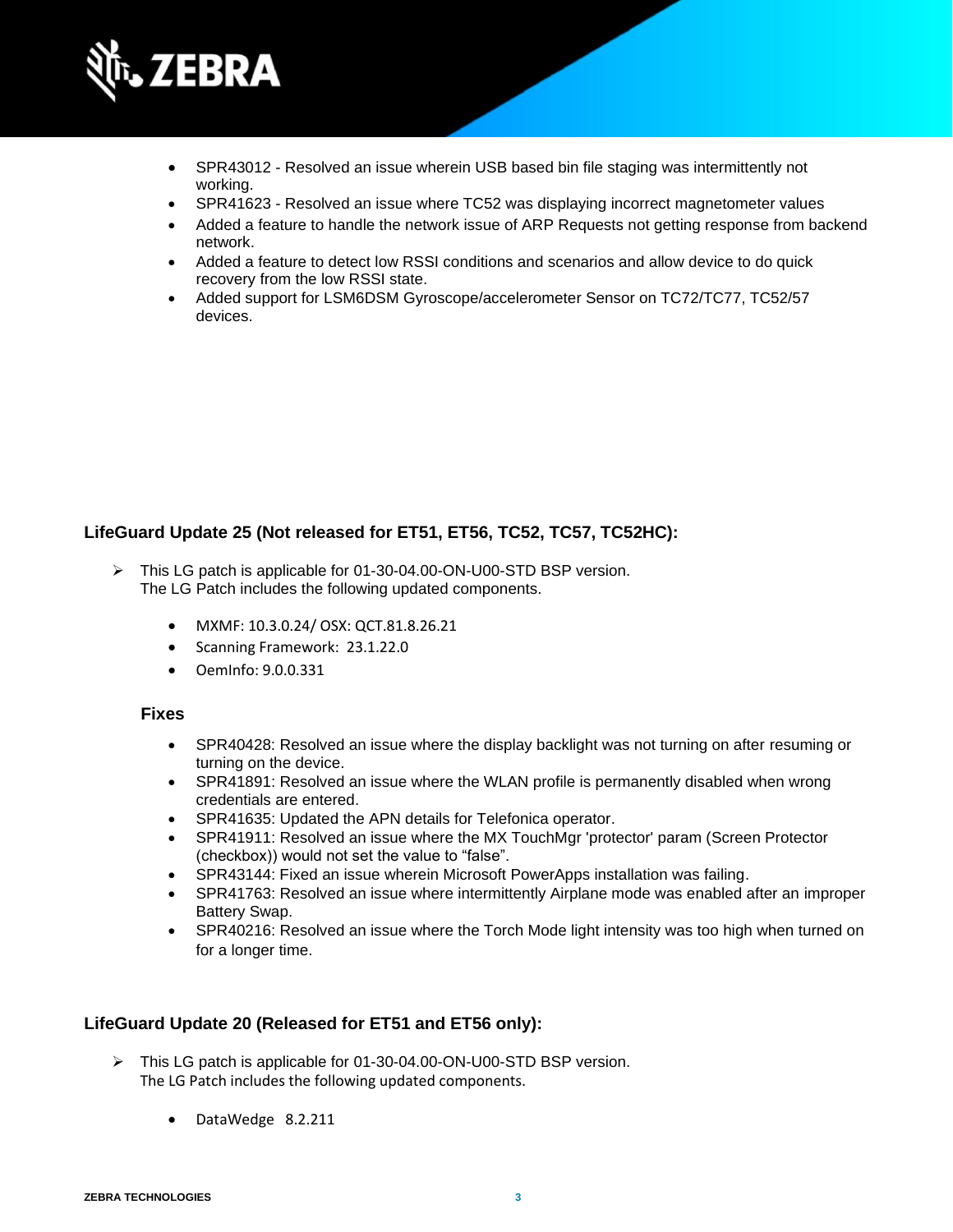

- StageNow 5.1.0.1
- EMDK 9.0.3.3003
- MXMF: 10.3.0.18/ OSX: QCT.81.8.25.21
- Scanning framework: 23.01.22.00

- SPR41440: Added support to retrieve logs when device goes into rescue party mode.
- SPR40468: Resolved an issue wherein some part of barcode data was getting lost when used along with DS3678 in HID mode.
- SPR39238: Updated Chromium browser to v85 for AOSP BSP only to resolve same site cookie vulnerability.
- SPR40219: Resolved an issue wherein MSI barcodes were not getting decoded.
- SPR40672: Resolved an issue wherein CTRL key was not able to be suppressed using stage Now in VC83.
- SPR40400: Resolved an issue wherein WWAN was disconnecting at high temperatures.
- SPR41037: Updated the APN details for Movistar operator.
- SPR41038: Updated the APN details for Telenor operator.
- SPR40859: Resolved an issue wherein frequent drops in LTE data drop was being reported.
- SPR41400: Resolved an issue wherein key remapping was not working for CTRL and other advanced key modifiers using OemConfig.
- SPR40906/SPR40819: Resolved an issue wherein 7-bit ASCII encoded data matrix code was not getting decoded.
- SPR41116: Resolved an issue wherein user was unable to configure Code128 Ignore FNC4 param from Datawedge on ET51, ET56 with Integrated scanner.
- SPR41056: Resolved an issue where device boots with the active SIM card the message popup shows "No SIM detected"
- Resolved an issue where device failed to perform sim slot switching and crashed.

## **Features**

- Added support for Zebra Scanner Expansion Back ZBK-ET5X-10SCN7-02, ZBK-ET5X-8SCN7- 02, that supports the SE4770 scan engine.
- Added support for Multibarcode feature Read only specific barcodes
- Added support in OemInfo to allows customer applications and sideloaded applications to read BTMAC address.
- Added support for SAM Bridge FW Version in Settings App.
- Added support for A/B Streaming Update.
- Added support for enabling custom features with CustomFeatureCSP
- Added support to clear the list of Bluetooth paired devices.
- Added support for Illumination Brightness parameter for SE4710 & SE4750 Scan Engines.
- Added support for Feature based Zebra software Licensing support for Enterprise Browser.
- Added Support "Wake up and Scan" on Trigger Press

# **LifeGuard Update 19 (Not Released for ET51 and ET56):**

➢ This LG patch is applicable for 01-30-04.00-ON-U00-STD BSP version. The LG Patch includes the following updated components.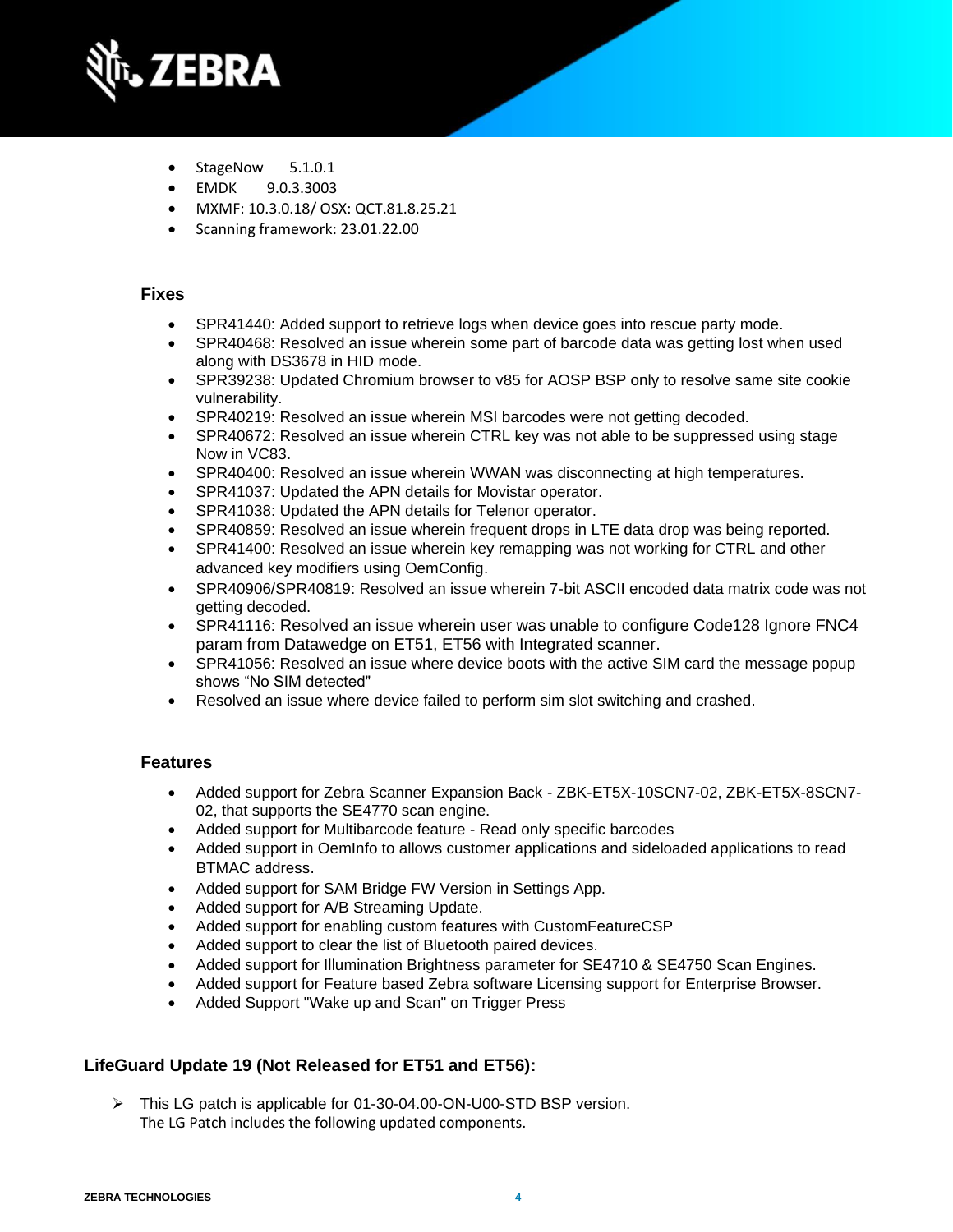

- DataWedge 8.2.211
- StageNow 5.1.0.1
- EMDK 9.0.3.3003
- MXMF: 10.3.0.18/ OSX: QCT.81.8.25.21

- SPR41440: Added support to retrieve logs when device goes into rescue party mode.
- SPR40468: Resolved an issue wherein some part of barcode data was getting lost when used along with DS3678 in HID mode.
- SPR39238: Updated Chromium browser to v85 for AOSP BSP only to resolve same site cookie vulnerability.
- SPR40219: Resolved an issue wherein MSI barcodes were not getting decoded.
- SPR40672: Resolved an issue wherein CTRL key was not able to be suppressed using stage Now in VC83.
- SPR40400: Resolved an issue wherein WWAN was disconnecting at high temperatures.
- SPR41037: Updated the APN details for Movistar operator.
- SPR41038: Updated the APN details for Telenor operator.
- SPR40859: Resolved an issue wherein frequent drops in LTE data drop was being reported.
- SPR41400: Resolved an issue wherein key remapping was not working for CTRL and other advanced key modifiers using OemConfig.
- SPR40906/SPR40819: Resolved an issue wherein 7-bit ASCII encoded data matrix code was not getting decoded.
- SPR41116: Resolved an issue wherein user was unable to configure Code128 Ignore FNC4 param from Datawedge on ET51, ET56 with Integrated scanner.
- SPR41056: Resolved an issue where device boots with the active SIM card the message popup shows "No SIM detected"
- Resolved an issue where device failed to perform sim slot switching and crashed.

## **Features**

- Added support for Multibarcode feature Read only specific barcodes
- Added support in OemInfo to allows customer applications and sideloaded applications to read BTMAC address.
- Added support for SAM Bridge FW Version in Settings App.
- Added support for A/B Streaming Update.
- Added support for enabling custom features with CustomFeatureCSP
- Added support to clear the list of Bluetooth paired devices.
- Added support for Illumination Brightness parameter for SE4710 & SE4750 Scan Engines.
- Added support for Feature based Zebra software Licensing support for Enterprise Browser.
- Added Support "Wake up and Scan" on Trigger Press

## **LifeGuard Update 15:**

- ➢ This LG patch is applicable for 01-30-04.00-ON-U00-STD BSP version. The LG Patch includes the following updated components.
	- DataWedge 8.2.48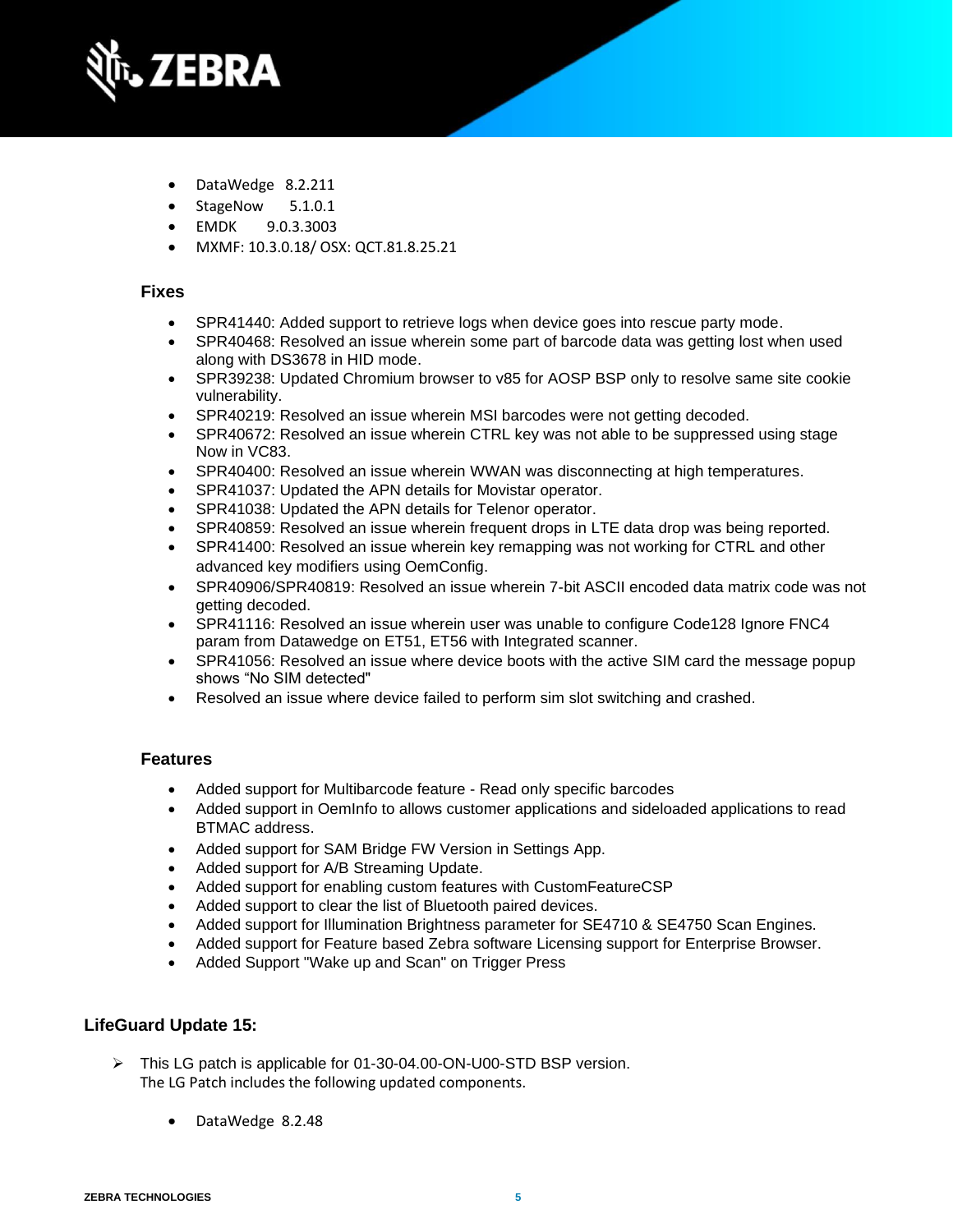

- StageNow 5.0.0.1
- EMDK 8.2.4.2804
- MXMF: 10.2.0.25/ OSX: QCT.81.8.25.20

- SPR39478: Resolved an issue wherein user was unable to change the touch mode functionality such as" Stylus, Glove and Finger" using stagenow.
- SPR 40289: Resolved an issue wherein TC52 was intermittently loosing audio connectivity with HS3100.
- SPR40078: Resolved an issue wherein EC30 was performing BLE packet advertisement on incorrect power level when the MAX set level.
- SPR39982: Fixed an issue wherein isVerifyAppsEnabled api was returning false though it was enabled from settings.
- SPR40301: Resolved an issue where Webview does not load intermittently after Enterprise Reset with GMS-Restricted persistent profile.
- SPR39795: Resolved an issue wherein timestamp was missing in dotcode scanned data.
- SPR40025: Removed the ImagerMode options from Datawedge as it is not supported.
- SPR40770: Standardized the Thermal mitigation response for TC57
- SPR40602: Resolved an issue wherein WFW Manager CSP was returning coverage view config error.

#### **Features**

- Added support for Edge-detect Document Capture
- Add support for Signature presence checking with anchor barcode image capture.
- Add UI support for Enterprise NFC.
- Added support for 802.11k Link and Beacon Measurement
- Provided additional option for the user to change the touch panel mode configuration from Power Menu without going into settings menu once it is enabled using the csp file.
- Added Support for Trusted Device Pairing and Single Pairing feature over Bluetooth
- Integration of Custom Feature CSP to add ability to suppress USB permissions pop-up notification
- Added support for AR1337 camera on TC52, TC57, TC72, TC77, MC93, TC83 devices(Refer Point 3 in NOTE section for more info)
- Added software audio codec support for TC83 Rev B SKU with HW ID 651,653,654,655,656,658,659,660,661,662,664,666,667,668,669 (Refer Point 4 in NOTE section for more info)
- Added support for KYPD-MC93DLA-01 and KYPD-MC93DLA-10 custom keypads on MC93.
- Added feature in OemInfo to verify the signature and grant read data access to applications signed with Zebra OEM keys or MX Plugin CSP keys.
- Added feature in ZDS to receive southbound messages from FCM in Oreo devices.

#### **LifeGuard Update 13:**

➢ This LG patch is applicable for 01-30-04.00-ON-U00-STD BSP version. The LG Patch includes the following updated components.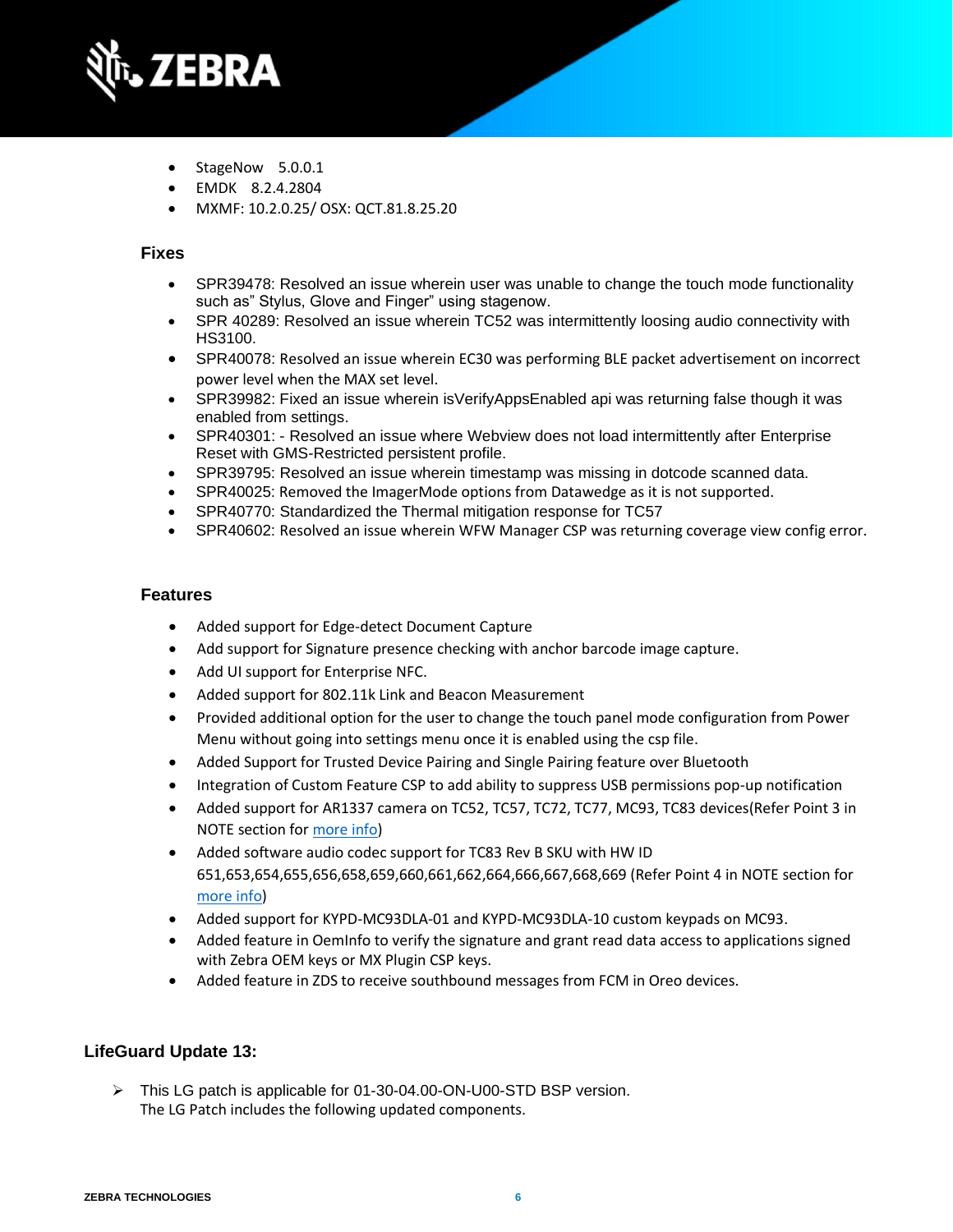

- MX: 10.1.0.47
- DataWedge: 8.1.48
- EMDK: 8.1.9.2709
- OSX: 81.8.25.19

- SPR40239 Resolved an issue wherein the QR code provisioning failed to work on non-camera SKUs using built-in scanner
- SPR40567 Resolved an issue wherein DataWedge used to crash upon sending enable/disable DW intent from an Application
- SPR40544 Resolved an issue wherein Connected notification was not being sent by Datawedge to the Applications when "AutoSwitch to default on event" was enabled.
- SPR40408, SPR40771, SPR40400 Fixed an issue wherein WAN was getting turned off at very high temperatures and would turn back on after the temperature reduced by a great extent.
- SPR40500 Resolved an issue wherein the configured custom private Verizon APNs used to get reverted to defaults on updating the BSP.
- IrDA Raw mode throughput issue has been solved in this release.

#### **LifeGuard Update 12:**

➢ This LG patch is applicable for 01-30-04.00-ON-U00-STD BSP version.

#### **Fixes**

 $\triangleright$  Fixed multiple vulnerability in the QCOM SoC

### **LifeGuard Update 11 (Only for TC72/TC77):**

➢ This LG patch is applicable for 01-30-04.00-ON-U00-STD BSP version.

#### **Features**

• Added Display timing optimization for TC72/TC77 SKUs supporting the SE4770 scan engine New display vendor devices.

#### **LifeGuard Update 10:**

➢ This LG patch is applicable for 01-30-04.00-ON-U00-STD BSP version.

- SPR40250 Resolved an issue wherein user was unable to power off the device by clicking on the Power menu item while automation suite was running on the device.
- SPR40109 Resolved an issue wherein proxy service was getting killed after reboot.
- SPR39918 Resolved an issue wherein Phone information was being displayed upon dialing UUID code.
- SPR39868 Resolved an issue wherein Diamond key UI was showing (/) instead of (?) while in shifted state.
- SPR37883 Resolved an issue wherein proxy resolution fails when Java script functions are invoked.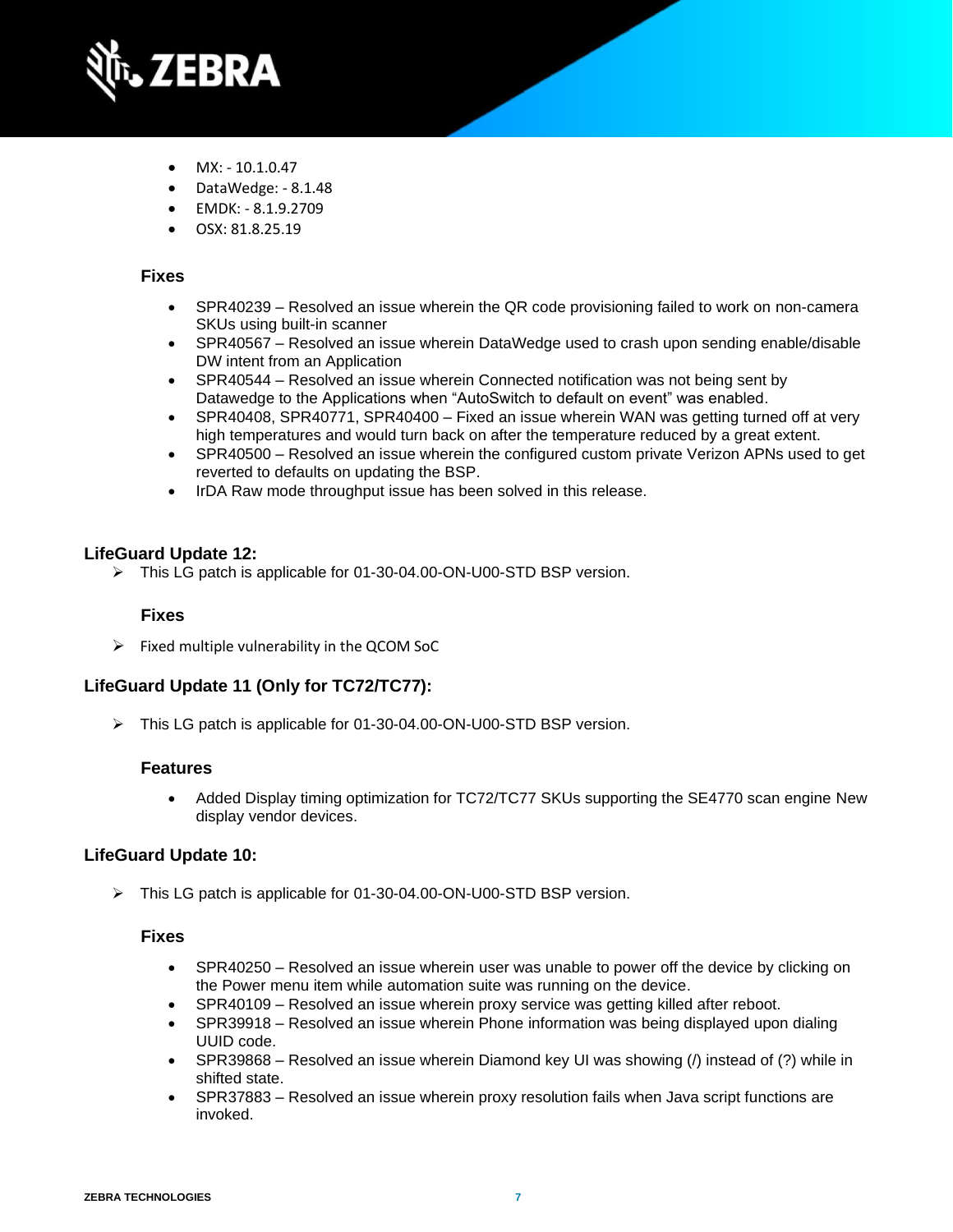

### **LifeGuard Update 08:**

- ➢ This LG patch is applicable for 01-30-04.00-ON-U00-STD BSP version. The LG Patch includes the following updated components.
	- $MX: -10.1.0.33$
	- DataWedge: 8.1.38
	- EMDK: 8.1.6.2706
	- StageNow-Client: 4.3.2.3
	- MX Proxy Framework: 10.1.0.5
	- Scanning Framework: 23.1.16.0
	- PTT Express: 3.1.46 (Added PTT Express A la Carte license)

#### **Fixes**

- SPR39482//SPR40126 Resolved an issue wherein the check digit rule was not working as expected on MSI barcode symbology.
- SPR40076 Resolved an issue wherein scanner framework crash was seen due to incorrectly invoking of EMDK API sequence.
- SPR39819 Resolved an issue wherein an additional "Enter key" was being added in the barcode data when Datawedge ADF rule for Line feed Action Key Char was set to "Send Char" 10.
- SPR39560 Resolved an issue wherein upon performing OS updates with below 30% battery level would lead to device prompting for the device password.
- SPR39522 Resolved an issue wherein the CTRL key combination modifier functionality was not working when pressed with any other key in quick succession.
- SPR37538 Resolved an issue wherein batteries were not getting charged when placed in toaster while it used to charge in the device.
- SPR38955 Resolved an issue wherein button actions are incorrect in case user slides finger to touch screen or another on-screen button without lifting.
- SPR39924 Resolved an issue where in DNS resolution was not working as expected in ethernet interface.
- SPR40170 Resolved an issue where Bluetooth was crashing when more than 100 devices are paired.

#### **Features**

- Added support for Digimarc SDK 3.8.1
- Added support for XAPDU and SAM ATR, PPS on TC7x SAM product
- Permanently disabled Ambient Display for EC30
- Added support of Individual Wakeup source for EC30
- Added support for USB-C charging for ET51 Scanner Frame SKU

#### **LifeGuard Update 06:**

- ➢ This LG patch is applicable for 01-30-04.00-ON-U00-STD BSP version. The LG Patch includes the following updated components.
	- MX: 10.0.5.1
	- DataWedge: 8.0.42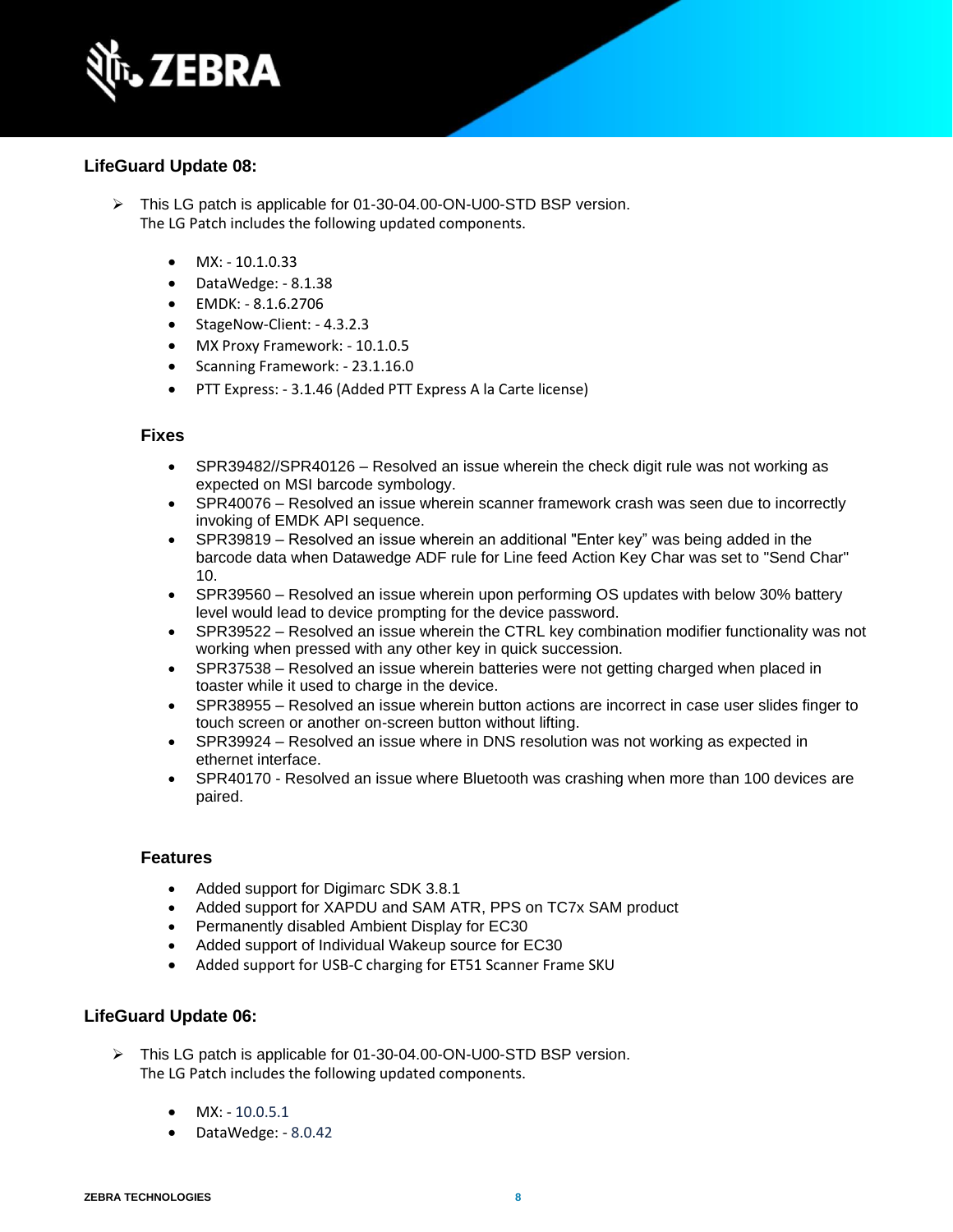

- StageNow-Client: 4.2.6.6
- MX Proxy Framework: 10.0.1.1
- Enterprise Browser: 2.7 (for PS20 devices only)

- SPR39784/SPR39879 Resolved an issue wherein setting time zone would not set the time correctly via MX
- SPR39878 Resolved an intermittent crash issue in Datawedge.
- SPR39592 Resolved an issue wherein intermittently the BT Pairing pop up would appear on disconnecting a BT scanner.
- SPR39647 Resolved an issue wherein CODE39 symbology was not being decoded
- SPR39327 Resolved an issue wherein intermittently devices would get stuck in fastboot screen after a Factory reset.

#### **Features**

- Added eSIM provisioning
- Added support to change the device's domain selection like from voice to data and vice versa.
- Added auto selection of active SIM/USIM/eSIM subscriptions when device is in DSDS mode

#### **LifeGuard Update 04:**

➢ This LG patch is applicable for 01-30-04.00-ON-U00-STD BSP version. The LG Patch includes the following updated components.

- MX: 10.0.2.6
- DataWedge: 8.0.37
- StageNow-Client: 4.2.5.5
- Enterprise Keyboard: 2.2.2.3
- EMDK: 8.0.10.2621
- DDT: 1.20.0.2
- Event injection Service: 4.3.0.0
- Zebra Folder: -10.0
- Wi-Fi: FUSION\_QA\_2\_1.11.0.008\_O
- OSX: QCT.81.8.25.18

- SPR39012 Resolved an issue wherein the profile with SKIP\_SUW used to take more time to get applied
- SPR39545-Resolved an issue wherein external USB keyboard was not getting disabled via StageNow or MX
- SPR39405- Resolved an issue wherein cellular network connection failure were observed.
- SPR39514-Resolved an issue wherein while using chrome in GMS restricted profile, enable Google Play services notification popup used to appear.
- SPR39613 Resolved an issue where Device was unable to fetch UUID details of remote device
- SPR39513- Resolved an issue wherein screen would not wake up from suspend when using scan-trigger as wakeup source
- SPR39006 Added support to automatically agree to the location consent when the location modes are changed using WirelessMgr CSP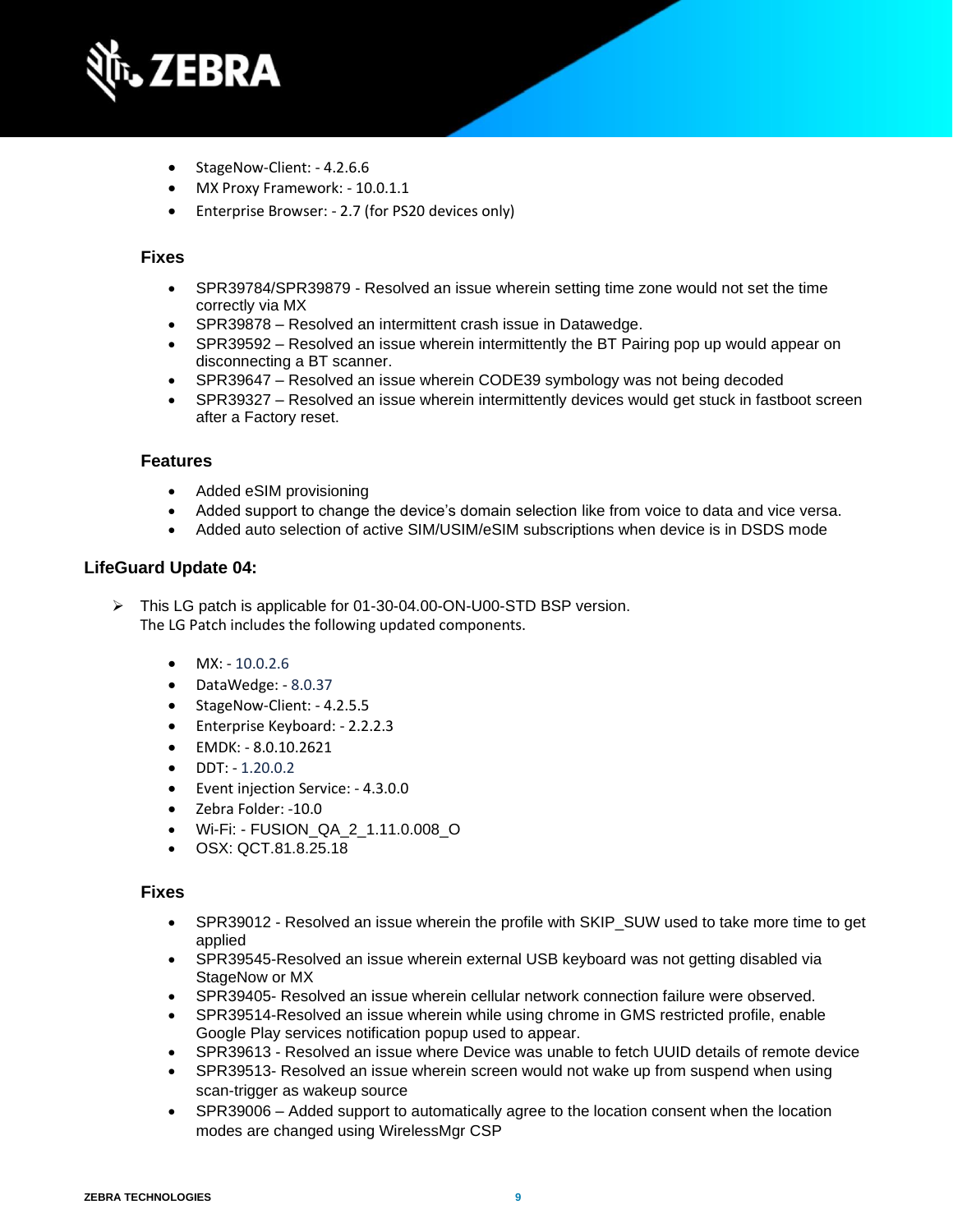

- SPR35665 Resolved an issue wherein Google keyboard settings are not persisting through a reboot when configured directly after factory reset
- SPR38534 Resolved an issue where disconnection is observed in Fast Transition mode when device is in suspend state.
- SPR39082 Resolved an issue wherein Intermittent loss of Ethernet connection is observed.
- SPR38880 Resolved an issue wherein device gets stuck on bootup screen.
- SPR38885 Added support to allow package installation while App whitelist is enabled with App verification mode as long as the package and its corresponding signature is whitelisted.
- SPR39332 Resolved an issue wherein scanning multiple barcodes would not work while in SKIP SETUP Wizard screen
- SPR38739 Resolved an issue wherein streaming of certain MP3 files used to fail
- SPR38748 Resolved an issue wherein multicast voice traffic reception is improved.
- SPR39578-Resolved an issue where Device was unable to retain Bluetooth connection after idle timeout period.
- Fixed an issue on SE4750 scanner devices where scanning would occasionally stop after extensive scanning.
- SPR39544 Resolved an issue wherein the eMMC health data was being reported incorrectly for a specific flash part.
- SPR39644 Included Rxlogger v5.4.16.0 that provides option to store the logs in the Internal sdcard, even when external SDcard is present on the device. User needs to select "Enable Internal sdcard only" to store the logs in the internal sdcard.

#### **Features**

- Added Workstation Dock Enhancements & PH10 Support.
- Added Ability to Provision network credentials as part of Android Setup Wizard.
- Added support for Google QR Code integration with device scanner.
- Added support for Raw and IrCOMM modes for existing IrDA SW package.
- Added secure DataWedge Intent APIs for device and data security.
- Added support of Dynamic Staging to mass create barcodes from a single profile.
- Added Ability to easily add support for new File Transfer protocols.
- Added support to Control Access to Sensitive MX Functions.
- Added MC93 Cold Storage SKUs Heater Control Logic Optimization.
- Added Scanner Frame support for ET51.
- Added support for Connectivity analysis retry in Worry Free Wifi
- Added support for Image Capture with anchor barcode.
- Added support for Sensitivity parameter for Presentation mode.
- Added support for Trigger modes (Timed Release & Timed Hold) support in DS36xx and L36xxx scanners.

## **Cellular carrier supported**

AT&T, Verizon Wireless, Sprint, Telstra, and ROW (Rest of World)

# **Version Information**

Below Table contains important information on versions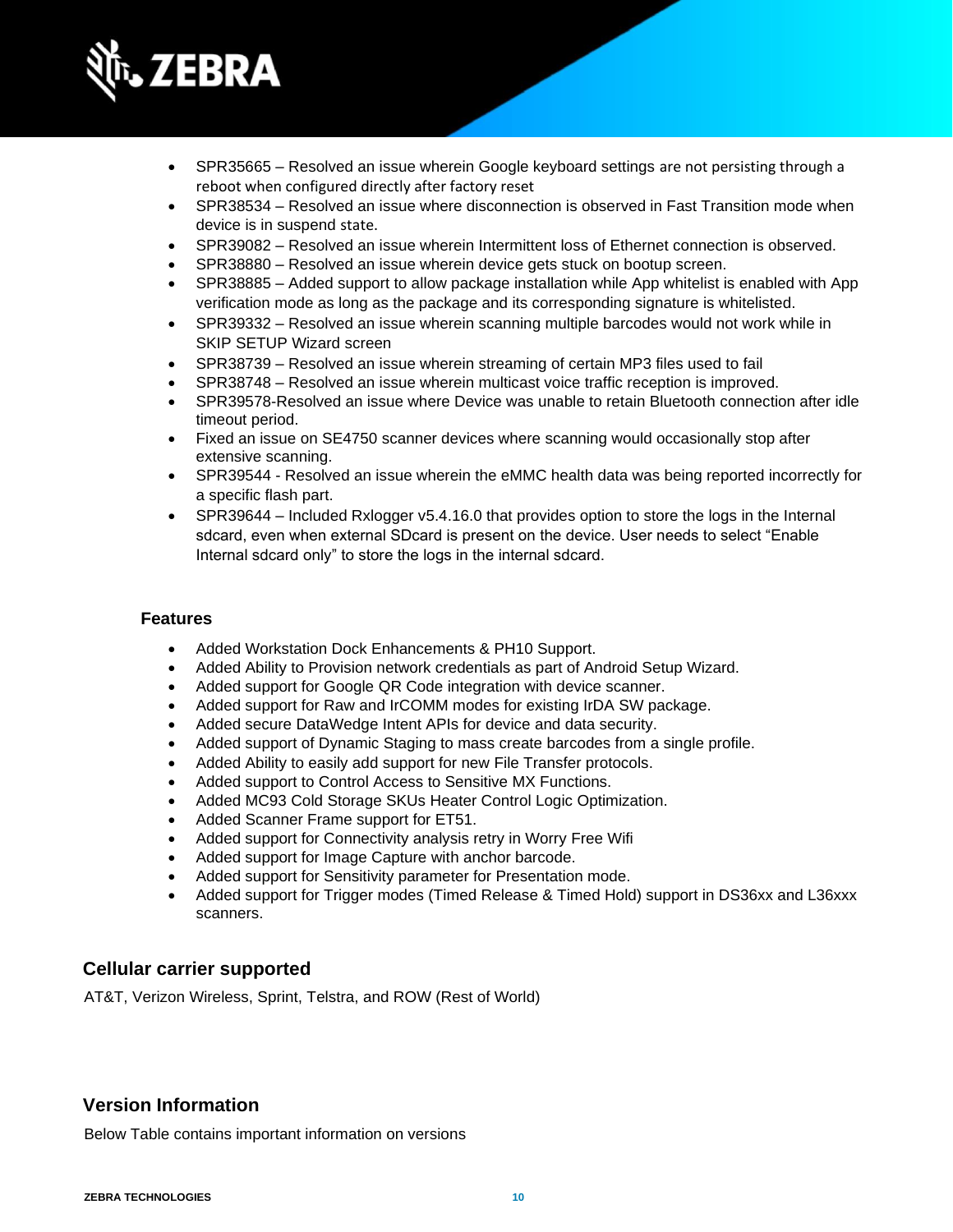

| <b>Description</b>          | <b>Version</b>                                      |
|-----------------------------|-----------------------------------------------------|
| <b>Product Build Number</b> | X1-30-04.00-ON-U36-STD                              |
| <b>Android Version</b>      | 8.1.0                                               |
| Security Patch level        | Sep 05, 2021                                        |
| Linux Kernel                | 4.4.78                                              |
| <b>Component Versions</b>   | Please see Component Version under Addendum section |

# **Important Links**

- **Requirements and Instructions** 
	- o [Installation and setup instructions](https://www.zebra.com/content/dam/zebra_new_ia/en-us/software/operating-system/helios/oreo-os-update-instructions.pdf)
- [Zebra Techdocs](https://techdocs.zebra.com/)
- [Developer Tools](https://developer.zebra.com/)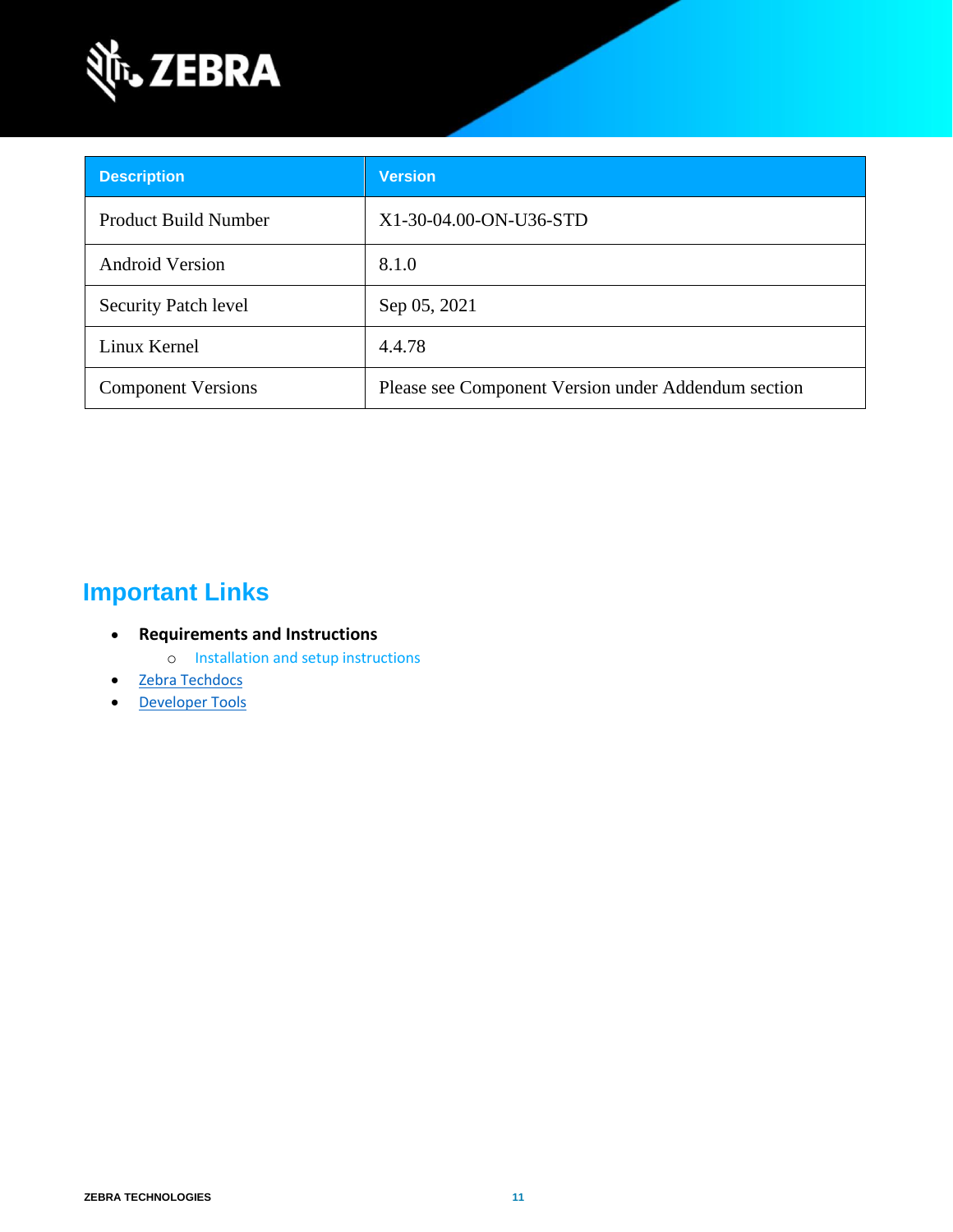

# **Upgrade Options**

Below table provides detailed information on shortest path to upgrade based on current version of software.

| <b>Current Software</b><br><b>Version on Device</b>                                        | <b>Steps to get to this Release</b>                                                                                                                                                                                                                                                                                                                                                     | <b>Comments</b>                                                                                                       |
|--------------------------------------------------------------------------------------------|-----------------------------------------------------------------------------------------------------------------------------------------------------------------------------------------------------------------------------------------------------------------------------------------------------------------------------------------------------------------------------------------|-----------------------------------------------------------------------------------------------------------------------|
| $01-12-01.00-ON-Uxx$<br>$01-13-20.00-ON-Uxx$<br>$01-18-02.00-ON-UXX$<br>01-21-18.00-ON-Uxx | Apply Full Package Update<br>HE_FULL_UPDATE_01-30-04.00-ON-U00-STD.zip<br><b>Followed by</b><br>Apply Delta Update<br>HE_DELTA_UPDATE_01-30-04.00-ON-U36-STD.zip                                                                                                                                                                                                                        | <b>Full Package</b><br>Update                                                                                         |
| 01-23-19.00-ON-Uxx                                                                         | <b>Option 1:</b> Apply Delta Package Update<br>HE_DELTA_UPDATE_01-23-19.00-ON_TO_01-30-<br>04.U00-ON.zip<br><b>Followed by</b><br>Apply Delta Update<br>HE_DELTA_UPDATE_01-30-04.00-ON-U36-STD.zip<br><b>Option 2:</b> Apply Full Package Update<br>HE_FULL_UPDATE_01-30-04.00-ON-U00-STD.zip<br><b>Followed by</b><br>Apply Delta Update<br>HE_DELTA_UPDATE_01-30-04.00-ON-U36-STD.zip | Option #1 is<br>recommended as<br>size of Delta<br>package update<br>is smaller<br>compared to Full<br>Package Update |
| 01-30-04.00-ON-Uxx                                                                         | Apply Delta Update<br>HE_DELTA_UPDATE_01-30-04.00-ON-U36-STD.zip                                                                                                                                                                                                                                                                                                                        |                                                                                                                       |

NOTE:

- 1. The MC93 devices with below HW IDs are not allowed to downgrade to any of the older BSPs than 01.30.04.
	- a. HW IDs: 513, 514, 521, 544, 549, 588, 589
	- b. The HW ID from MC93 devices can be found under "Settings->System->About phone->SW Components ->HW ID"
- 2. The TC72/TC77 devices with new display vendor are not allowed to downgrade to any of the older BSPs. For TC72 the device is not allowed to upgrade to Android P BSP 2.11.01. To identify the display type on TC72/TC77 devices user can check the ro.config.device.display property using getprop command from adb.
	- a. For TC72/TC77 Original Display vendor device [ro.config.device.display] = 900
	- b. For TC72/TC77 New Display vendor device [ro.config.device.display] = 512
- 3. In devices with AR1337 camera on TC72, TC77,TC52,TC57,MC93,TC83 , the camera will not work with any of the older LG releases or BSPs below 01-30-04.00-OG-U15.They can be identified by reading the property "ro.config.device.camera0" using getprop command from adb.
	- a. [ro.config.device.camera0]: [128]
	- b. [ro.config.device.camera0\_sensor\_name]: [ON-Semi AR1337]
	- c. TC52, TC77, TC72, TC77 AR1337 new SKU list with AR1337 camera support is available in Device support section in the release notes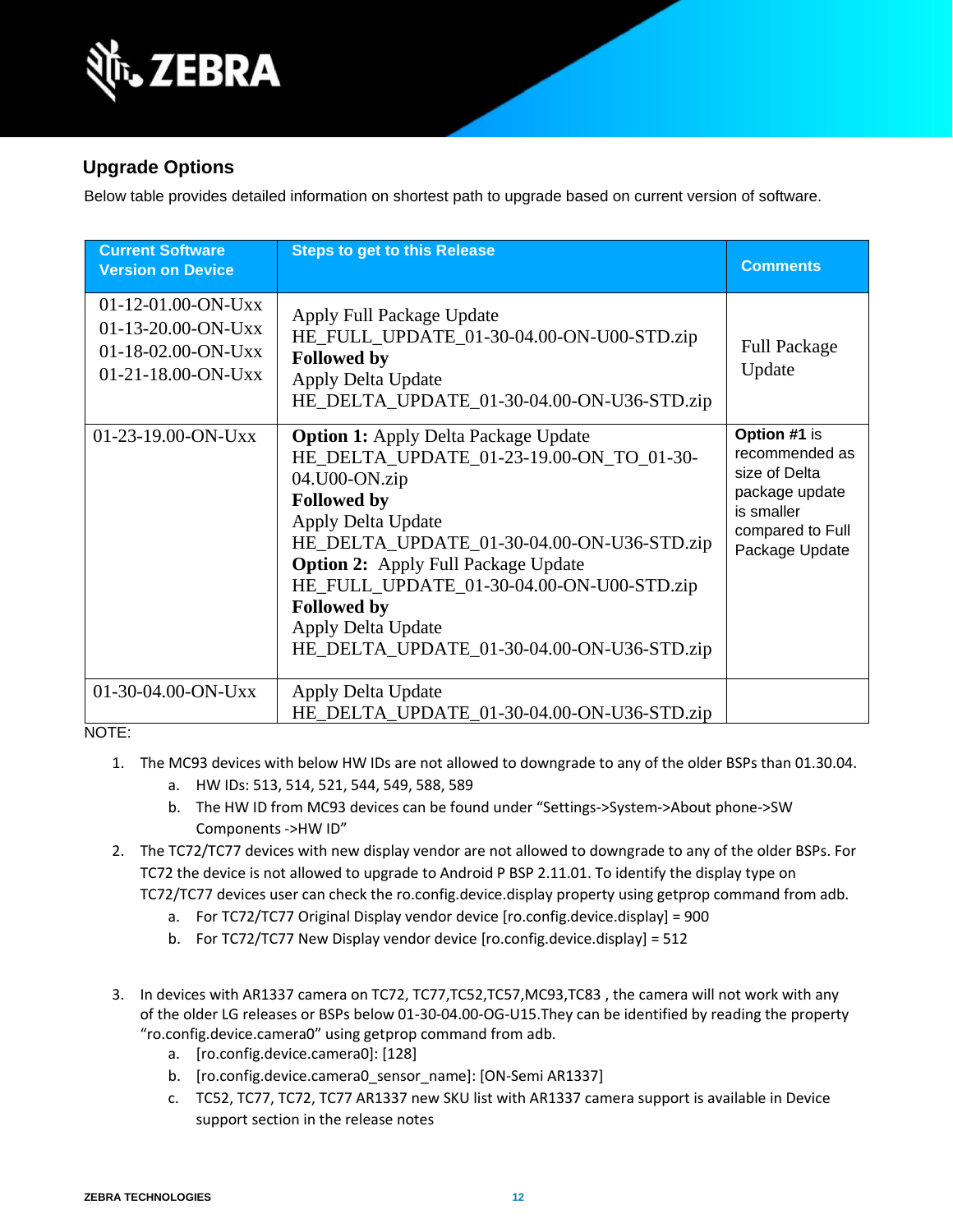

- 4. TC83 Rev B SKU's (HW ID's 651,653,654,655,656,658,659,660,661,662,664,666,667,668,669) are not allowed to downgrade to any of the older LG releases or BSPs below 01-30-04.00-ON-U15 .
	- a. The HWID can be identified from Settings->System->About phone->SW Components->HW ID or by reading the property "ro.config.device.sku" using getprop command from adb .
- 5. The MC93 devices with SHT4x Humidity Sensor require 01-30-04.00-ON-U35-STD or higher to ensure full humidity sensor functionality

MC93 SHT4x humidity sensor devices can't be downgrade below 01.30.04 Lifeguard Update 35 To identify the SHT4x humidity sensor on the device users can check the ro.config.device.sku property using getprop command from adb.

- a. Devices with for SHT4x humidity sensor will have [ro.config.device.sku] = 522 or 523.
- b. Devices with SHT4x humidity sensor will list HW ID as 522 or 523 on "Settings-->About phone-->SW components-->HW ID"
- 6. To identify the LSM6DSM Gyroscope/accelerometer sensor on the device users can check the ro.config.device.gyro property using getprop command from adb.
	- a. Devices with LSM6DSM sensor will have [ro.config.device.gyro] = 8.
	- b. Devices with LSM6DSM sensor will list sensor type as LSM6DSM on "Settings-->About phone-->SW components-->Gyroscope" or "Settings-->About phone-->SW components -- >Accelerometer".

# **Known Constraints and Workarounds**

- WiFi sleep policy set to "Always" (Android O limitation)
- Some devices operate at 320 dpi. This screen configuration results in the majority of the AOSP applications displaying content consistently in both portrait and landscape modes. In most cases if the application layout is not optimal in landscape it is optimal in portrait or vice versa. However, there are a few applications that do not render properly in either portrait or landscape. In this case the suggested alternative is to change the display size using the bundled Display Settings APK or use settings menu to change the display size and font size (settings  $\Box$  Display  $\Box$  Advanced settings  $\Box$  Display Size / Font Size).
- Upgrading from a higher SPL level in Oreo to a lower SPL level in A10, will result in loss of user data.
- Illumination brightness is set to maximum by default for SE4710 and SE4750 Scan Engines.
- TC72/TC77, TC52/57 devices with LSM6DSM Gyroscope/accelerometer Sensor shouldn't use software released before 01-30-04.00-ON-U31

To identify the Gyroscope/accelerometer sensor on the device users can check the ro.config.device.gyro property using getprop command from adb.

Devices with LSM6DSM sensor will have [ro.config.device.gyro] = 8.

Devices with LSM6DSM sensor will list sensor type as LSM6DSM on "Settings-->About phone-->SW components-->Gyroscope" or "Settings-->About phone-->SW components -->Accelerometer".

• Support for ZBK-ET5X-10SCN7-02 and ZBK-ET5X-8SCN7-02 (SE4770 scan engine devices) is not available with software released before 01-30-04.00-ON-U20-STD.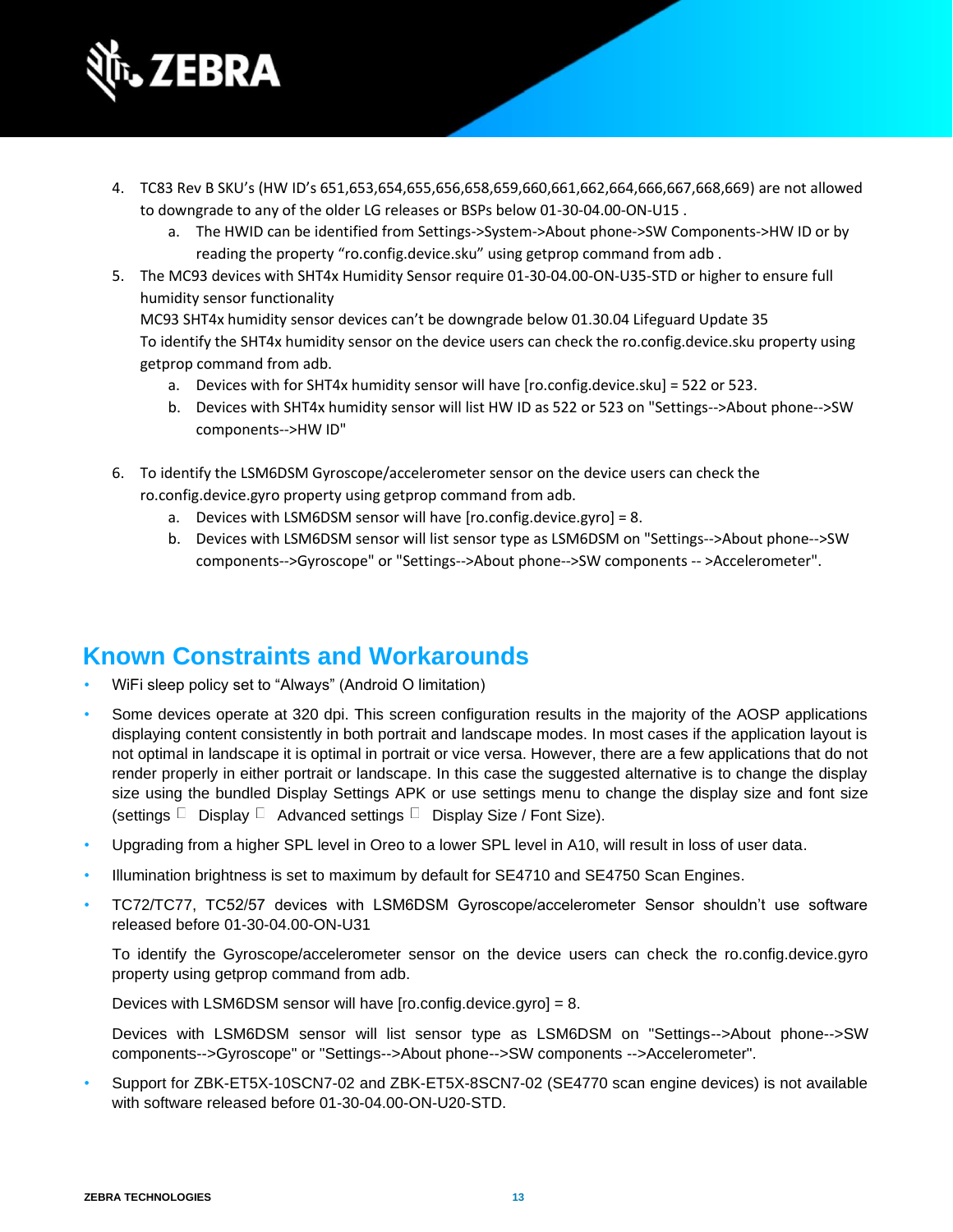

# **Device Support**

This software release has been approved for use on the following devices.

| <b>Device</b><br><b>Family</b> | <b>Part Number</b>                                                                                    |                                                                                                                | <b>Device Specific</b><br><b>Manuals and</b><br><b>Guides</b> |
|--------------------------------|-------------------------------------------------------------------------------------------------------|----------------------------------------------------------------------------------------------------------------|---------------------------------------------------------------|
| <b>TC52</b>                    | TC520K-2PEZU4P-CN<br>TC520K-2HEZU4P-CN                                                                |                                                                                                                | <b>TC52 Home Page</b>                                         |
| <b>TC72</b>                    | <b>TC720L-0ME24B0-CN</b>                                                                              | TC720L-02E24B0-<br>CN                                                                                          | <b>TC72 Home Page</b>                                         |
| <b>PS20</b>                    | PS20J-B2G2CN00                                                                                        | PS20J-P4G2CN00                                                                                                 | <b>PS20 Home Page</b>                                         |
| <b>TC77</b>                    | TC77HL-5ME24BG-CN                                                                                     | TC77HL-52E24BD-<br><b>CN</b>                                                                                   | <b>TC77 Home Page</b>                                         |
| <b>TC57</b>                    | TC57HO-2PEZU4P-CN                                                                                     |                                                                                                                | <b>TC57 Home Page</b>                                         |
| L10AW                          | RTL10B1-xxAxxX0x00CN (China)<br>Note: 'x' Stands for wild card for different<br>configurations.       |                                                                                                                | L10 Home Page                                                 |
| <b>TC8300</b>                  | TC83B0-6005A510CN<br>TC83B0-2005A510CN<br>TC83B0-3005A510CN<br>TC83B0-2005A61CCN<br>TC83B0-3005A61CCN | TC83BH-<br>2205A710CN<br>TC83BH-<br>3205A710CN<br><b>TC83B0-</b><br>4005A610CN<br><b>TC83B0-</b><br>5005A610CN | <b>TC8300 Home</b><br>Page                                    |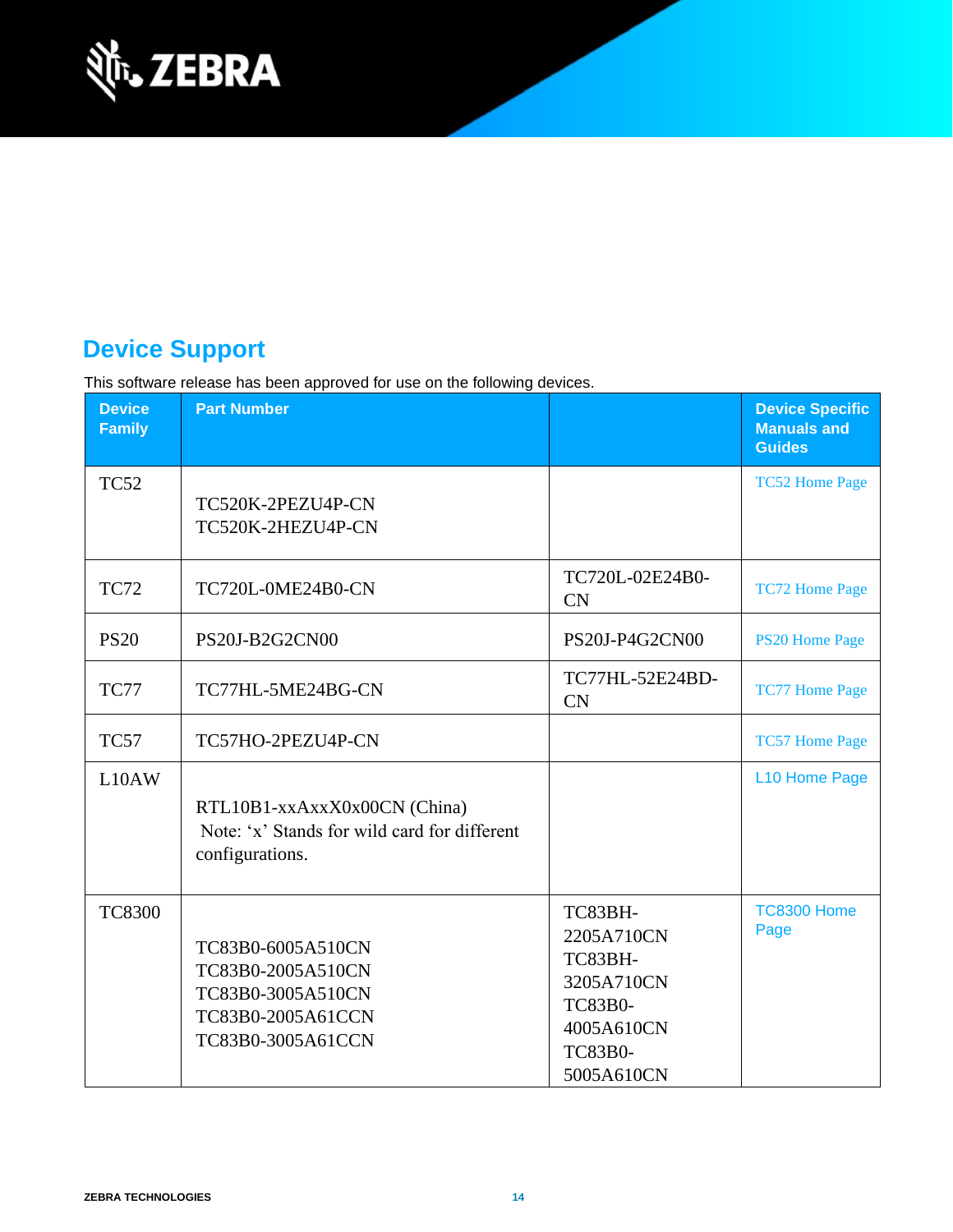

| <b>MC9300</b> | MC930B-GSEEG4CN<br>MC930B-GSCDG4CN<br>MC930B-GSEDG4CN<br>MC930B-GSADG4CN | <b>MC930B-</b><br>GSACG4CN<br><b>MC930P-</b><br>GFADG4CN<br><b>MC930P-</b><br>GFCDG4CN<br><b>MC930P-</b><br>GFEDG4CN | MC9300 Home<br>Page |
|---------------|--------------------------------------------------------------------------|----------------------------------------------------------------------------------------------------------------------|---------------------|
| <b>ET51</b>   | ET51CE-L21E-00CN<br>ET51CT-L21E-00CN                                     | ET51CE-L21E-<br><b>SFCN</b>                                                                                          | ET51 Home<br>Page   |
| <b>ET56</b>   | ET56DE-L21E-00CN                                                         |                                                                                                                      | ET56 Home<br>Page   |
| EC30          | EC300K-2SA2ACN                                                           |                                                                                                                      | EC30 Home<br>Page   |
| <b>VC8300</b> | VC83-08SOCQBABBACN                                                       | VC83-<br>08FOCQBABBACN                                                                                               | VC8300 Home<br>Page |

# **Addendum**

# **Component Versions**

| <b>Component / Description</b>   | <b>Version</b>   |
|----------------------------------|------------------|
| ActiveEdge                       | 2.5.16           |
| AnalyticsMgr                     | 2.4.0.1254       |
| <b>Battery Management</b>        | Version: 1.4.2   |
| <b>Battery Swap [Enhanced]</b>   | Version: $2.2.1$ |
| <b>Bluetooth Pairing Utility</b> | Version 3.16     |
| Device Central                   | 2.1.0.15         |
| DataWedge                        | 8.2.211          |
| <b>EMDK</b>                      | 9.0.3.3003       |